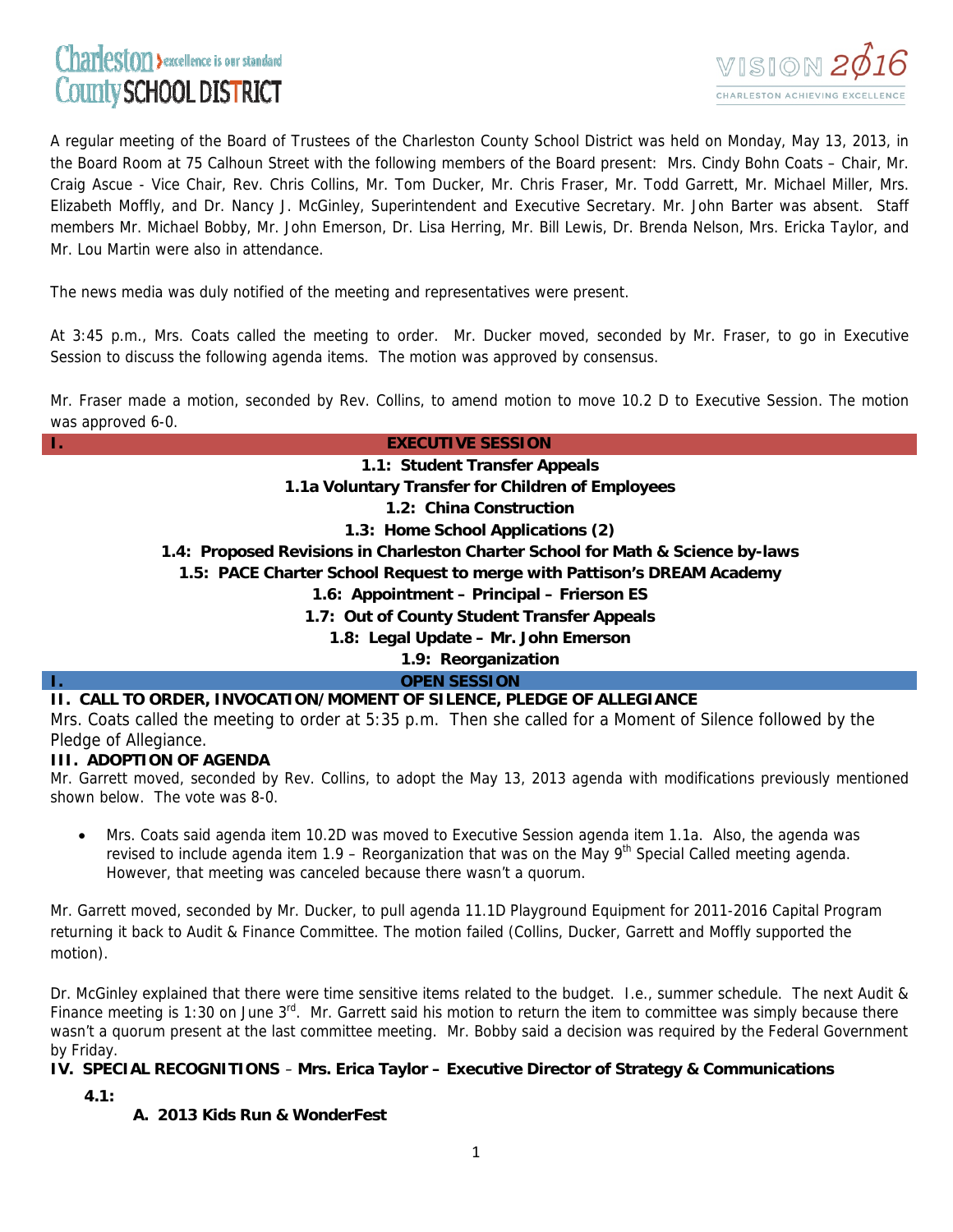# **B. National Board Certified Teachers**

- **C. Odyssey of the Mind** 
	- The board recognized students that competed and will travel to the world finals.
- **D. 2013 Palmetto Gold Award**

The board recognized Nurses that received the 2013 Palmetto Gold Award in their absence.

#### **V. SUPERINTENDENT'S REPORT – Dr. Nancy J. McGinley – Superintendent of Schools**

Dr. Nancy McGinley reported the following:

- In recognition of Teacher Appreciation Week teachers in attendance were recognized. Dr. McGinley thanked everyone that submitted thank you letters to teachers.
- Ms. Lisa Trott Ashley River ES Teacher was awarded the 2013 TOY award at the Charleston River Dogs Game. Ms. Trott will receive a one year lease of a Volvo.
- Last Wednesday school nurses day was celebrated. Therefore, it's appropriate to recognize the nurses that received the 2013 Palmetto Gold Award.
- State of the Schools Event was held last week, 250 business partners and principals attended. The theme was partnership. The theme focused on was the skills students will need. Students from Moultrie MS and Charleston Developmental Academy performed at the event. And, a Burke HS student was the Master of Ceremony.
- This year the Classified Employee of the Year was Ms. Harriet Telfair, an employee that has been with the district for 25 years.
- Two weeks ago, the annual Superintendent's Cup Tennis event was canceled due to the rain.
- Tonight, the board will receive an update on Early Childhood Update during the CAE Update.
- Representative Gaillard was thanked for declaring May "Water Awareness Month".

## **b VISITORS, PUBLIC COMMUNICATIONS**

- 1. Ms. Kristi Fowler, an Orchestra Teacher, expressed concerns regarding space for the orchestra program at Laing MS.
- 2. Ms. Jenna DuVall, a Laing MS parent, expressed concerns regarding the orchestra program and space at the new facility.
- 3. Ms. Michelle Graham, a Laing MS parent, addressed the board regarding facility plans for the Laing MS music program.
- 4. Ms. Mary Joseph, a State Farm representative, addressed the board about the Celebrate my Drive Initiative and the \$3.25 million in grant funds available for schools.
- 5. Miss Imani Herring, a student at School of the Arts, addressed the board regarding cyber bullying and an inappropriate tweet her classmate wrote out of anger. Imani commented on students that committed suicide because of cyber bullying and expressed concerns about news media coverage of her cyber bullying story. To turn a negative to a positive, she has developed a campaign to help other students experiencing cyber bullying.
- 6. Ms. Susan Hill Smith, a Laing MS parent, addressed the board about space for Band, Orchestra and Chorus.

# **VII. APPROVAL OF MINUTES/EXECUTIVE SESSION AGENDA ITEMS**

# **7.1: A. Open Session Minutes of April 22, 2013**

Mr. Garrett moved, seconded by Mr. Ducker, to approve the April 22, 2013 Open Session Minutes. The vote was 8-0.

## **7.2: Executive Session Action Items of May 13, 2013**

The Board voted on Executive Session agenda items which follows:

## **1.1: Student Transfer Appeals**

Mr. Fraser moved, seconded by Mr. Ducker, to approve the following student transfer appeals the first one carried over from the last meeting and C, D, F, O, V, BB, PP, CCC, DDD, JJJ, and ZZZ ; the remainder will be denied, placed on a waiting list and notified if space becomes available. The vote was 8-0.

## **1.1a. Voluntary Transfer for Children of Employees – This item was moved to Executive Session from Open Session (Previously agenda item 10.2D)**

Rev. Collins moved, seconded by Mr. Miller, to approve Voluntary Transfer for children of employees identified in the recommendation. The vote was 8-0.

# **1.2: China Construction – Mr. William Lewis – Chief Operations Officer**

The Board received information on China Construction in Executive Session. No action was taken.

## **1.3: Home School Applications (2)**

Mr. Garrett moved, seconded by Rev. Collins, to approve two Home School applications. The vote was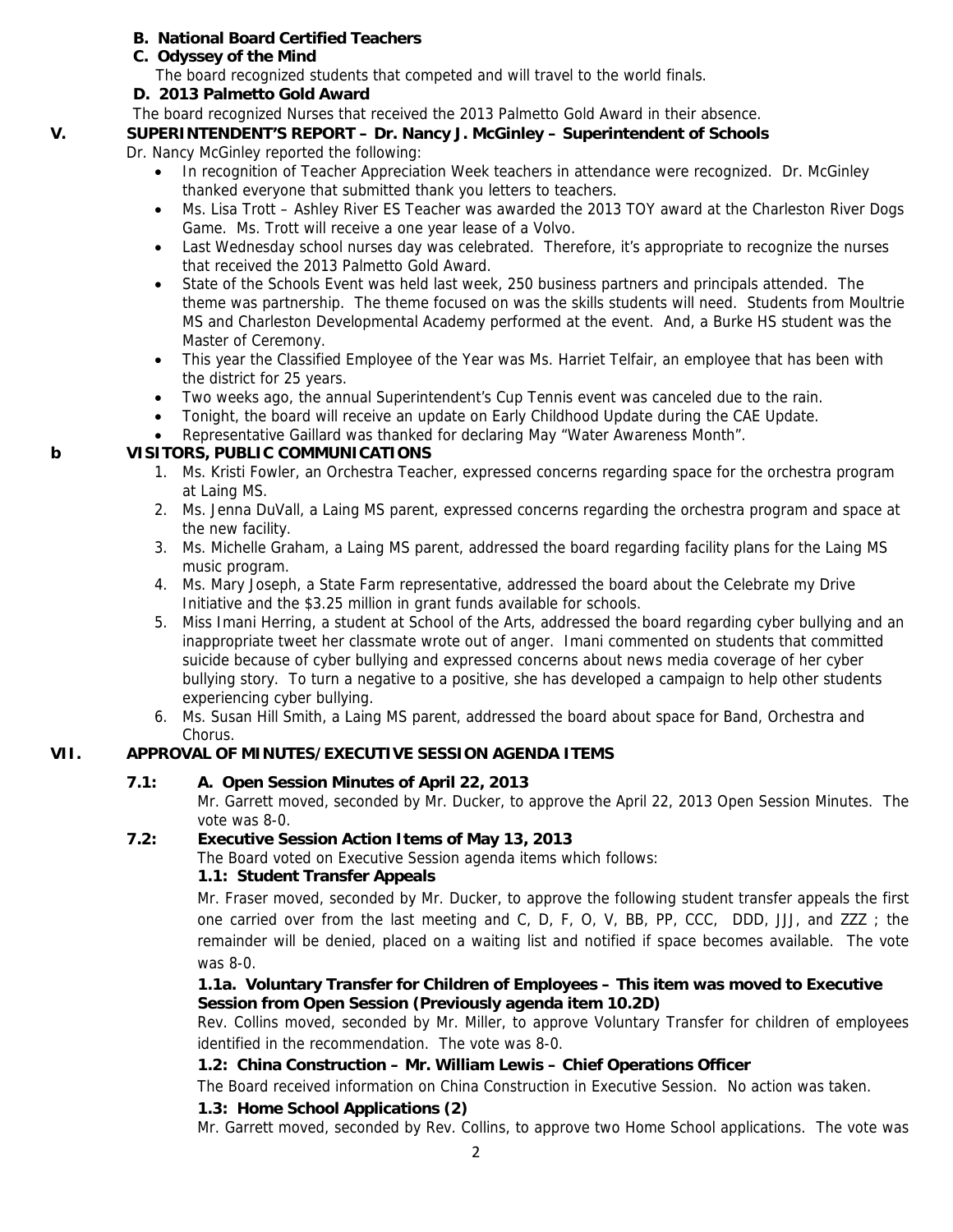8-0.

#### **1.4: Proposed Revisions in Charleston Charter School for Math & Science by-laws – General Counsel**

Mrs. Moffly moved, seconded by Mr. Garrett, to approve request from CCSMS proposed revision amending its bylaws. The vote was 8-0.

## **1.5: PACE Charter School Request to merge with Pattison's DREAM Academy – Mr. John Emerson – General Counsel**

Mrs. Moffly moved, seconded by Mr. Garrett, to approve the recommendation of PACE Charter School to merge with Pattison's DREAM Academy. The vote was 8-0.

# **1.6: Appointment – Principal – Frierson ES – Dr. Nancy J. McGinley – Superintendent of Schools**

Mrs. Moffly moved, seconded by Rev. Collins, to approve the recommendation appointing Ms. Nancy Ross to serve as principal at Frierson ES. The vote was 8-0.

## **1.7: Out of County Student Transfer Appeals**

Mr. Fraser moved, seconded by Mr. Ducker, to deny Out of County Student Transfer Appeals – A, B, C, & D. The vote was 8-0.

## **1.8: Legal Update – Mr. John Emerson – General Counsel**

The Board received a legal update on the decision of the candidate nominated for the District 23 Constituent Board Member decision. No action was taken.

## **\* 1.9: Reorganization**

The Board discussed reorganization of the district in Executive Session.

Mr. Fraser moved, seconded by Mr. Garrett, to approve the Reorganization Chart and have staff bring an exhibit with dollar figures that it is cost neutral. The vote was 8-0.

Rev. Collins noted that the board expects to receive the financials in the near future.

## **7.3: A. Financial Minutes of April 22, 2013**

Mr. Fraser moved, seconded by Mr. Miller, approval of the Financial Minutes of April 22, 2013. The vote was 8-0.

## **VIII. CAE UPDATE**

# **8.1: Overview Early Childhood - Dr. Nancy McGinley and Dr. Lisa Herring**

The Board received information on Early Childhood. Below is a summary.

- Mrs. Coats said the Early Childhood information was requested by the board.
	- Dr. McGinley distributed handouts highlighting information from the Early Childhood Overview PowerPoint presentation.
	- o 1,613 four year olds are served in the Early Childhood in Charleston County.
	- o Head Start is funded with federal dollars.
	- o 144 students birth through age three are served.
	- o Child Development 4 classes \$4.7 million from GOF; EIA pays \$2.6 million; the federal grant is \$6.4 million
	- o Types of CD classes were highlighted from a spreadsheet.
	- o 97% of teachers are Highly Qualified in Early Childhood. She said many research info may not match research because of the educational requirements.
	- o Screening process identify students with the highest needs.
	- o Since income is a factor, Head Start is primarily for families at or below the poverty level.
	- o Head Start started under HUD the Housing Authority but is now under the US Department of Education
	- o 5 Year Plan was presented in January to add five Early Childhood classes. 100 additional students are slated to be added in 2013. Since there are space limitations for early childhood in schools in high demand.
	- o Where we are now? An additional 19 classrooms would be needed to serve students not receiving classrooms at this time.
	- o Early Childhood Expansion Some students receiving free and reduced meals are not in Title I schools. She compared the number of students are eligible with the number of students being served
	- Dr. Lisa Herring and Mrs. Ruth Taylor, co chairs of the Early Childhood Task Force, shared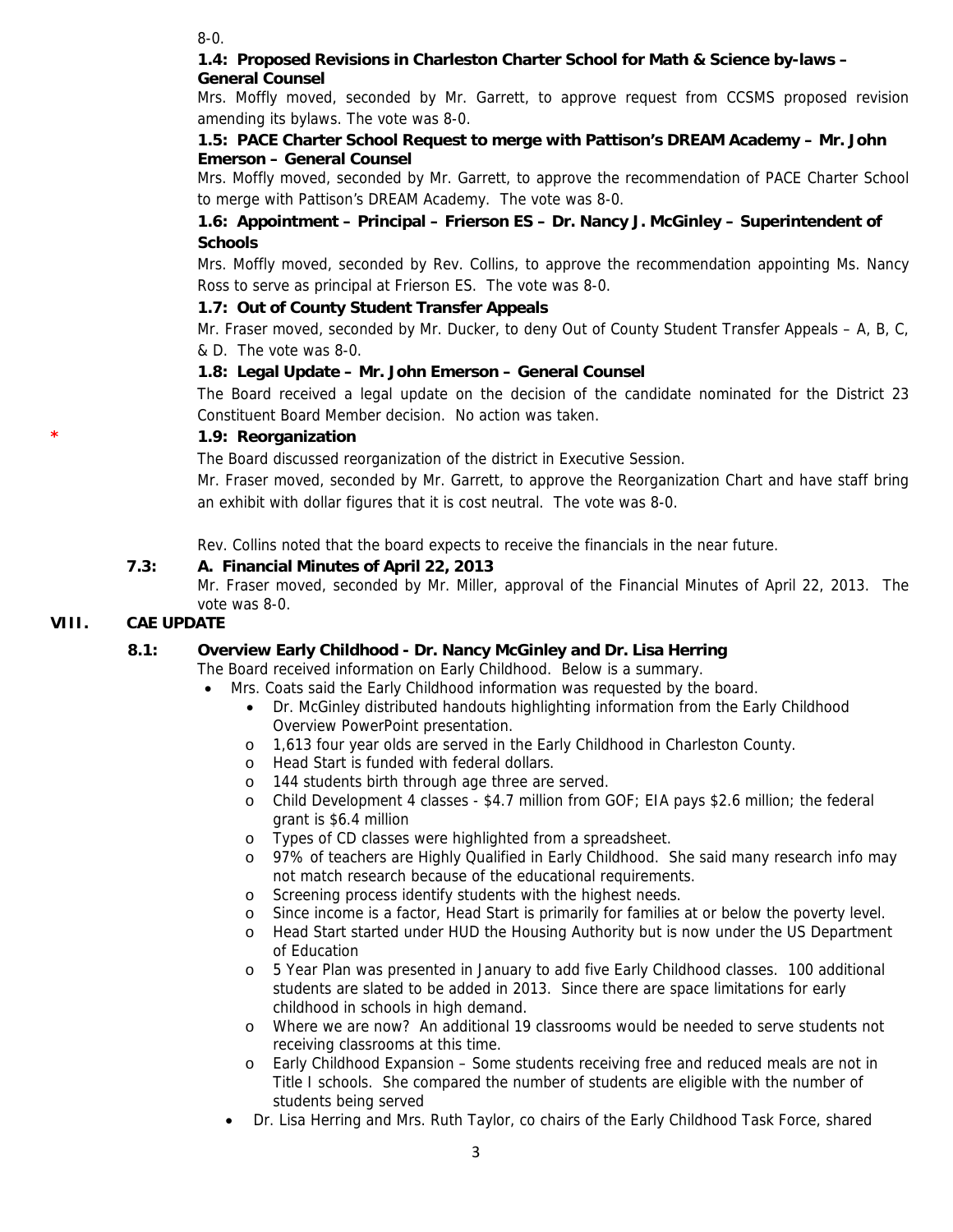information about the task force.

- o The 30 member Task Force identified the key focus areas prior to forming committees to discuss each of the four areas--Teacher Quality, Assessment and Evaluation, Curriculum and Public/Private Partnerships.
	- Mr. Ducker said he would like to see the results for the \$4 million the district is spending. Dr. Herring said two reports would be forthcoming from data on how students performed in kindergarten.
	- Ms. Ruth Taylor spoke about a gap in Kindergarten and Head Start Teacher and said they are beginning to think it has to do with education level of staff.
	- Mrs. Moffly asked if the numbers were for four year olds. Dr. McGinley said it was not inclusive of all four year olds; just those living in poverty. Mrs. Moffly asked if CCSD has made efforts to reach out to students in church schools. Mrs. Taylor said staff didn't have information on students in private or church schools. Mrs. Coats said some information was estimated. Dr. McGinley said if the entire population of four year olds were served, the number would be approximately 3,500 or more. The question news media raised was about at risk students. She didn't have control nor could she attest to what churches or private schools are doing.
	- Mr. Ascue asked about partnerships. Dr. Herring said this is an opportunity to invite public/private stakeholders to the table. Dr. Herring said a list could be provided. Mr. Ascue asked about the involvement of parents. Mrs. Taylor said anytime its Head Start or Early Childhood, parenting is included.
	- Mr. Garrett asked about the budget and if the gap numbers included Head Start students. Staff confirmed. Mr. Garrett asked for evidence on how students are doing and if it's worth the investment. Dr. McGinley said that's Part II of the overview student performance and outcomes of investment. She said the district is spending 15.4 million and only \$2.6 million comes from SC EIA funds. Most funds come from grants and some come from the district's GOF. However, it is paying off. If a child starts school unprepared, the teacher has to take time getting the student up to par, thereby taking time from other students. The primary Literacy Academies are taking tests and the data should be available soon.
	- Mr. Fraser asked if the highly qualified teachers had better outcomes. Dr. McGinley confirmed adding that it would cost more money to have more highly qualified teachers. Mr. Fraser said that is an investment he would like to have an opportunity to make that choice.
	- Mr. Miller said he sees the advantage of having experienced teachers. Then he invited Mr. Ducker to visit his daughter's classroom. The class is diverse in race and levels. However, they are able to see that a lot of gains are being made. He agreed with Dr. McGinley that students that come into classrooms below level take time from other students.
	- Mrs. Coats asked about streamlining the cost. Dr. Herring said the Task Force is looking at that and other things.

# **IX. MANAGEMENT REPORT(S)**

# **X. COMMITTEE REPORT(S)**

## **10.1: Audit & Finance Committee – Mr. John Barter**

## **A. Leadership Role in the Implementation of Common Core State Standards (CCSS)**

Mr. Garrett moved, seconded by Mr. Ascue, to approve the recommendation to award a contract for to the National School Leadership Institute. The vote was 7-1 (Moffly opposed).

Mr. Garrett said the board voted earlier to grant the funds to a company to do the work. Mrs. Moffly said she wanted to clarify that she did not vote on the item.

Dr. Herring responded to questions from Mr. Miller about the training indicating that the training taught principals, assistant principals and central office administrators on what to look for in the classroom.

Rev. Collins asked about the two funding amounts. Dr. Herring said it was Lottery Funds that could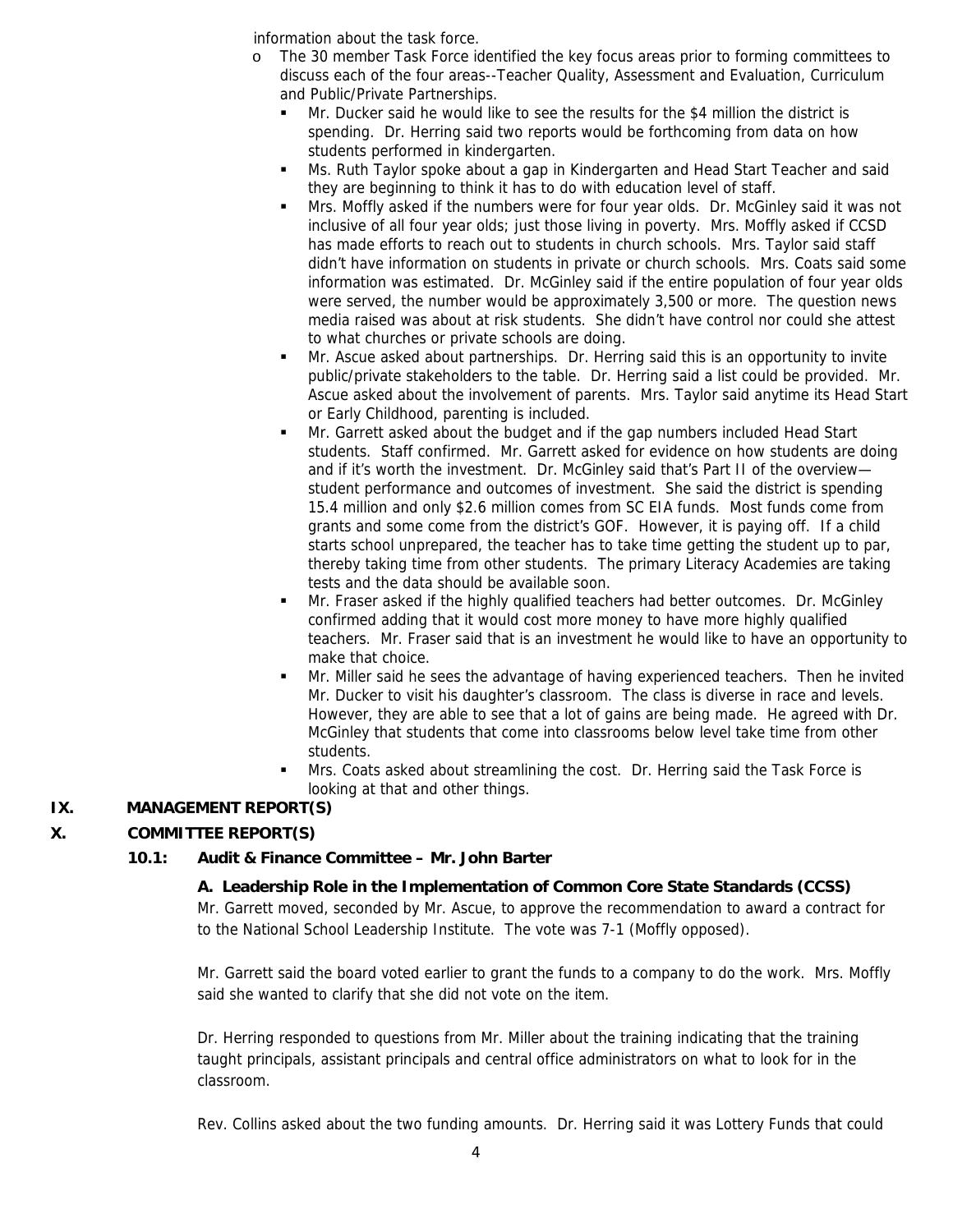be used for this purpose. Dr. McGinley said that was a cost effective way to use the money to teach administrators what to look for in classrooms. She said principals and APs need to know what to look for in math. She sent two top level principals to look at what others were doing and they came back with this recommendation. This is needed to reach Vision 2016 Goals

Dr. Herring said Training is June 10th and 11<sup>th</sup> at Bonds Wilson Campus.

Mrs. Coats asked what principals were doing while teachers were being trained. Dr. Herring said some teachers would still be at the school since all teachers were not scheduled to be at the training session. Mrs. Coats asked about the cost of trainers. Dr. Herring said the cost was inclusive of most things. However, it did not to include food. Mrs. Coats asked if the same type training would be scheduled for English. Dr. Herring said it hadn't been decided but it should be expected.

#### **10.2: Policy Committee – Mr. Chris Fraser**

## **A. First Reading – Policy IKF – Graduation Requirements - Mr. John Emerson – General Counsel**

Mr. Fraser moved, seconded by Mr. Ascue, to approve the first reading of revised Policy IKF - Graduation Requirements. The vote was 6-2 (Collins and Moffly opposed).

Mrs. Moffly said this was counter-productive. Then she asked Mr. Fraser if he was aware that the House passed a motion to not use HSAP test for graduation requirements. Mrs. Coats said it hasn't passed in the House. Mr. Fraser added, it has not been approved by the Governor. Mr. Fraser said if it is approved, the policy would be changed.

#### **B. First Reading – Policy GCQFA – Suspension without Pay of Professional Staff - Mr. John Emerson – General Counsel**

Mr. Fraser moved, seconded by Mr. Ascue, to approve the first reading of Policy GCQFA – Suspension without Pay of Professional Staff. The vote was 6-2 (Collins and Moffly opposed).

Mr. Fraser said an employee could appeal to the Superintendent without an attorney then they could appeal to the Board. Rev. Collins said it took away the employee right to have an attorney. Mrs. Coats said it is an appeal to the Superintendent. Mr. Ascue said this is an effort to streamline the Suspension without Pay process. Rev. Collins asked why the policy revision was initiated. Mr. Fraser said it came from staff and the earlier revision was added only in 2009 per Mrs. Kandrac's request. Rev. Collins said he preferred the idea of having individuals to address the board. Mrs. Coats said she researched and other districts had the same language in their policy.

Rev. Collins asked staff about the number of suspensions. Mr. Ducker requested an update Dr. McGinley said she could bring quarterly updates to the board.

Mrs. Moffly said the policy wasn't clear and it didn't mention the timeline. Mr. Fraser said he would include that information in the policy.

#### **C. First Reading – Policy GCQF – Discipline, Suspension, and Dismissal of Professional Staff - Mr. John Emerson – General Counsel**

Mr. Fraser moved, seconded by Mr. Ascue, to approve the first reading of Policy GCQF – Discipline, Suspension, and Dismissal of Professional Staff. The vote was 8-0.

 **D. Voluntary Transfer for Children of Employees - Mr. John Emerson – General Counsel-**This item was moved to Executive Session – See agenda item 1.10.

## **10.3: Strategic Education Committee – Mr. Michael Miller**

#### **A. Strategic Education Committee Update**

Mr. Miller said the next meeting is next week.

#### **XI. POTENTIAL CONSENT AGENDA ITEMS**

#### **11.1: A. Approval of expenditures for Laura Brown Special Board Funds 2012-13 – Mr. Paul Padron – Executive Director of Access & Opportunity**

Mr. Garrett moved, seconded by Mr. Fraser, to approve the 2013-14 Laura Brown Special Board Fund allocations. The projected cost is \$49,999.97 will be awarded at 68.487%. The vote was 8-0.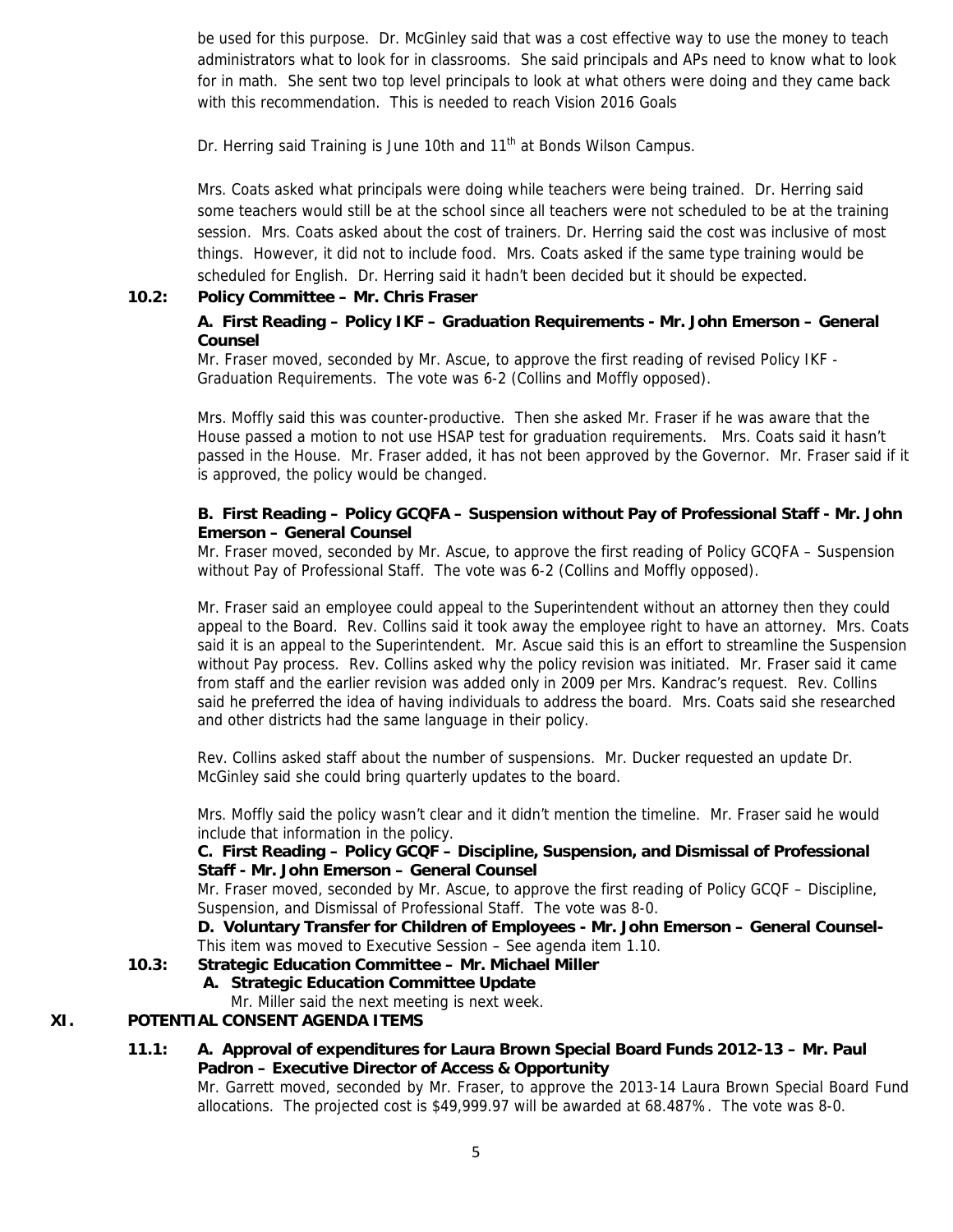Mrs. Moffly asked about the Laura Brown Funds. Dr. Herring said it provides financial support for students traveling to conferences. Then Mrs. Moffly asked about the funding source. Ms. Terri Shannon said it's a Board budget line item of \$50,000. Mrs. Moffly said when she was in school she had to earn her money. She suggested the Laura Brown Funds be revisited. Mr. Fraser said details provided earlier, should be provided to Board members again. Mrs. Moffly said the funding source should not be GOF, but private partnership. Mrs. Coats said it wasn't fully funded and it encouraged students to participate.

Mr. Ducker said he would support Mrs. Moffly, if she wanted to add it as a board agenda item.

## **B. Head Start & Early Head Start FY 2014 Budget – Mr. Michael Bobby – Chief of Finance & Operations**

Mr. Garrett moved, seconded by Mr. Ascue, to approve the proposed reductions to the 2013 Grant Year (FY2014) grant submissions for Head Start and Early Head Start which follows. The vote was 8- 0.

- 1. The closing of the Early Head Start Program from one month in the summer
- 2. The elimination of rural bus transportation
- 3. The reduction in days worked from 245 days to 210 days for some administrative positions that are directly involved in child related activities
- 4. The shift in funding for First Steps to "in kind"
- 5. A contribution by the School District to the Head Start programs to eliminate the shortfall
- 6. Shifting of some salary and benefit costs to the GOF
- 7. The elimination of field trip funding
- 8. The elimination of the copier charge back cost

Mr. Garrett said there is national study saying Head Start is not effective so he would like to see the data.

Mrs. Moffly said the program shouldn't be extended beyond the school year.

#### **C. Budget Amendment – Pay for Performance – Mr. Michael Bobby – Chief of Finance & Operations**

The Board reviewed the FY 2013 CCSD budget amendment recommendation. The funding source is General Operating Funds. The payout is \$18,262.72 plus benefits at 23.7% for a total of \$22,590.99.

Mr. Garrett requested a two part vote, one for amount and the second for pay for performance.

**Part I:** Pay the step increase for 2012-2013 to the administrative staff who were included in the pay for performance group identified in the original budget resolution and who otherwise would have received a second step increase if not exempted from the same buy action specific to the administrators pay for performance concept. The payout is \$18,262.72 plus benefits at 23.7% for a total of \$22,590.99.

**Part II.** Accept the forward progress plan submitted

Mr. Fraser moved, seconded by Mrs. Coats approval of Part I. The motion failed with a 5-3. (Ascue, Fraser, and Garrett supported the motion).

Mr. Fraser moved, seconded by Mr. Garrett approve Part B. The motion was approved 7-1 (Moffly opposed).

Mr. Miller asked how effectiveness was measured to determine to pay for performance. Mr. Bobby said administrators have performance evaluations. These evaluations all have different things based on the individual's job description. While some parts are the same on all evaluations, others are based on their individual role or function. When each individual is scored, the total is equivalent to a score that was used for the individuals recommended. This is the first year the Studer Evaluation is being used.

Mr. Fraser said the money would not put the employee's base salary at risk. This is at not an additional cost to the district and could be a savings to the district. Mr. Bobby added, some of the individuals recommended will not be eligible for a step. The increases would only be for those eligible.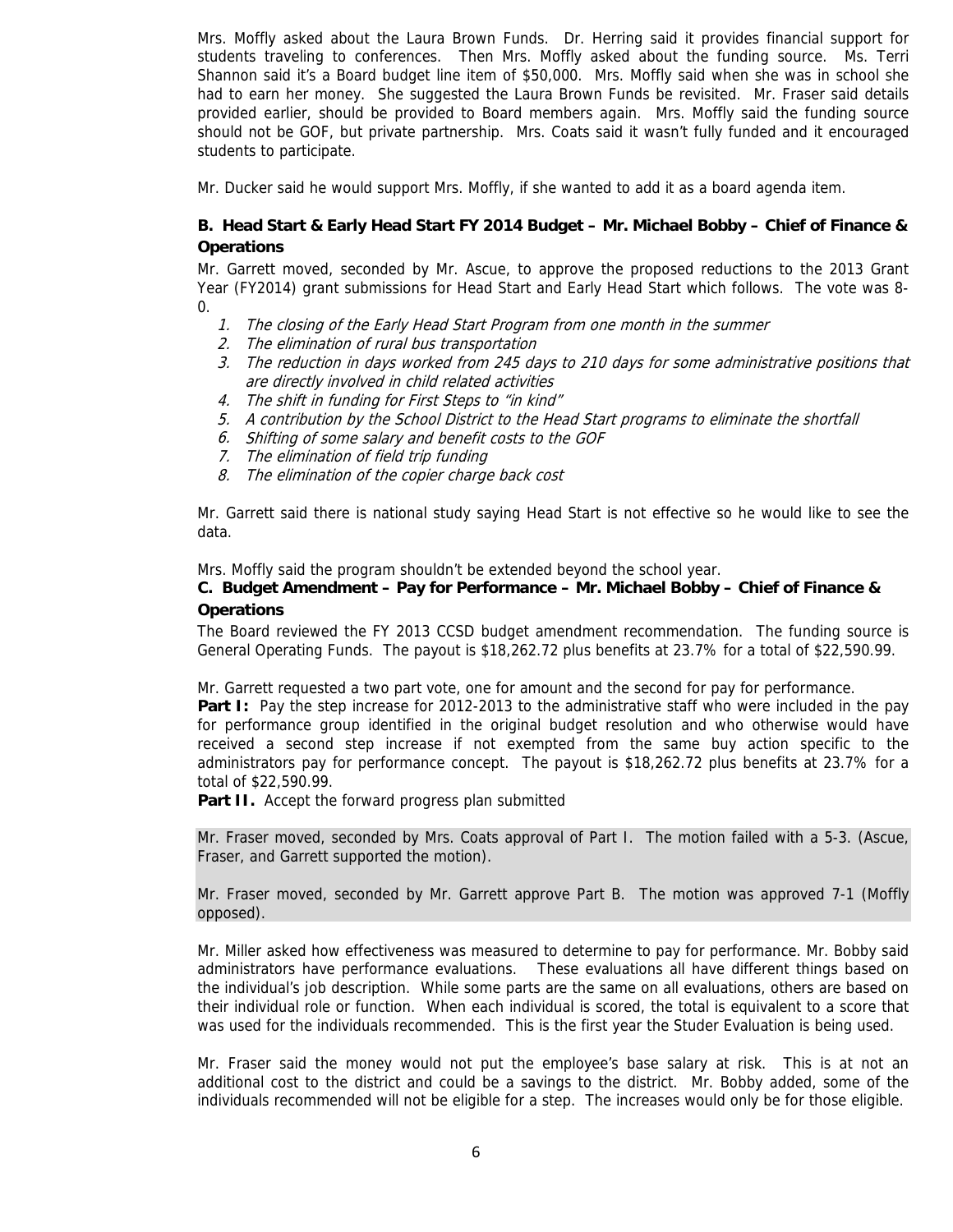Mr. Ducker asked if all individuals listed had an evaluation rating. Mr. Bobby said they did but it didn't relate to part one of the action be taken. Their increases were included in the budget that went forward in June and they were entitled to the step the Board withheld. Last year these employees got the first part of a step increase but not the second. Mr. Fraser said they pulled out last year by the Board to see how it could be done. However, he supports the recommendation to grant it at this time.

Mr. Miller asked if all other employees had received their increases and this group is the last group. Mr. Bobby confirmed and said everyone else had been paid with exception to this small group. Mr. Miller said some folks said they hadn't received an increase since Dr. Goodloe-Johnson was superintendent.

Mr. Bobby said about Part 2 of the vote that some folks in group one may also be in group two and more may be added.

Mrs. Coats asked about three persons that were not hired prior to the approval of the budget in June. She said one person got two steps earlier. Mr. Bobby said the reality is that person was in another job until July. They received cost increase and steps. They went to a new job that had a salary but did not include the second step. Mr. Bobby said the second step was prorated. Mrs. Coats said she had concerns with people that have not been with the district for a year receiving increases. Mr. Bobby said he would like the opportunity to look at it.

## **D. Playground Equipment for 2011-2016 Capital Program – Mr. Michael Bobby – Chief of Finance & Operations**

Mr. Garrett moved, seconded by Mr. Fraser, to award a contract to the two highest ranked firms, Churchich Recreation and Playworld Preferred for the 2011-16 Program and award Playgrounds of the Carolina's as an alternate for the program and FCO summer projects. The vote was 8-0.

## **E. First Steps Contract for Home Visitors – Mr. Michael Bobby – Chief of Finance & Operations**

Mr. Garrett moved, seconded by Rev. Collins, to approve the addendum to First Steps contract to include costs of Home Visitors. The cost is \$85,812. The funding source is General Operating Funds. The vote was 7-1 (Moffly).

Mrs. Moffly expressed the importance of documenting things prior to mentioning an unauthorized audit that wasn't approved for last year that the board was approving afterward. She said under the Procurement Code, there is a corrective action for that and she would like to see it followed through since there is a pay for performance system in place. Staff should be held accountable for non performance. Also, about the First Steps contract, Mrs. Moffly said she didn't think it was an expense the board should consider for next year. Mrs. Coats informed Mrs. Moffly that she could bring an agenda item forward on a future agenda to address concerns she expressed about holding someone accountable for an unauthorized procurement.

Mrs. Moffly offered an amendment, seconded by Mr. Garrett, to direct staff not bring forward recommendation to continue services with First Steps for next school year. Mr. Bobby asked board to consider bringing the second part of the recommendation, Mrs. Moffly's amendment forward for discussion and further consideration because they provide a service that was initiated by the state. It has been something the district has utilized with early education strategies He wants First Steps to have an opportunity to show whether it is beneficial continue doing business with them. Mrs. Moffly said they provide a 0-3 program and the district has that in place. Mr. Fraser asked Mr. Moffly and Mr. Garrett if they would agree to pull their amendment and place an item on a future budget. Mrs. Moffly and Mr. Garrett agreed to pull their amendment of the motion.

Mr. Miller asked about the effectiveness of the program that cost \$90,000 for two people to do work that is not described in the document. He suggested  $1<sup>st</sup>$  Steps come before the board to say what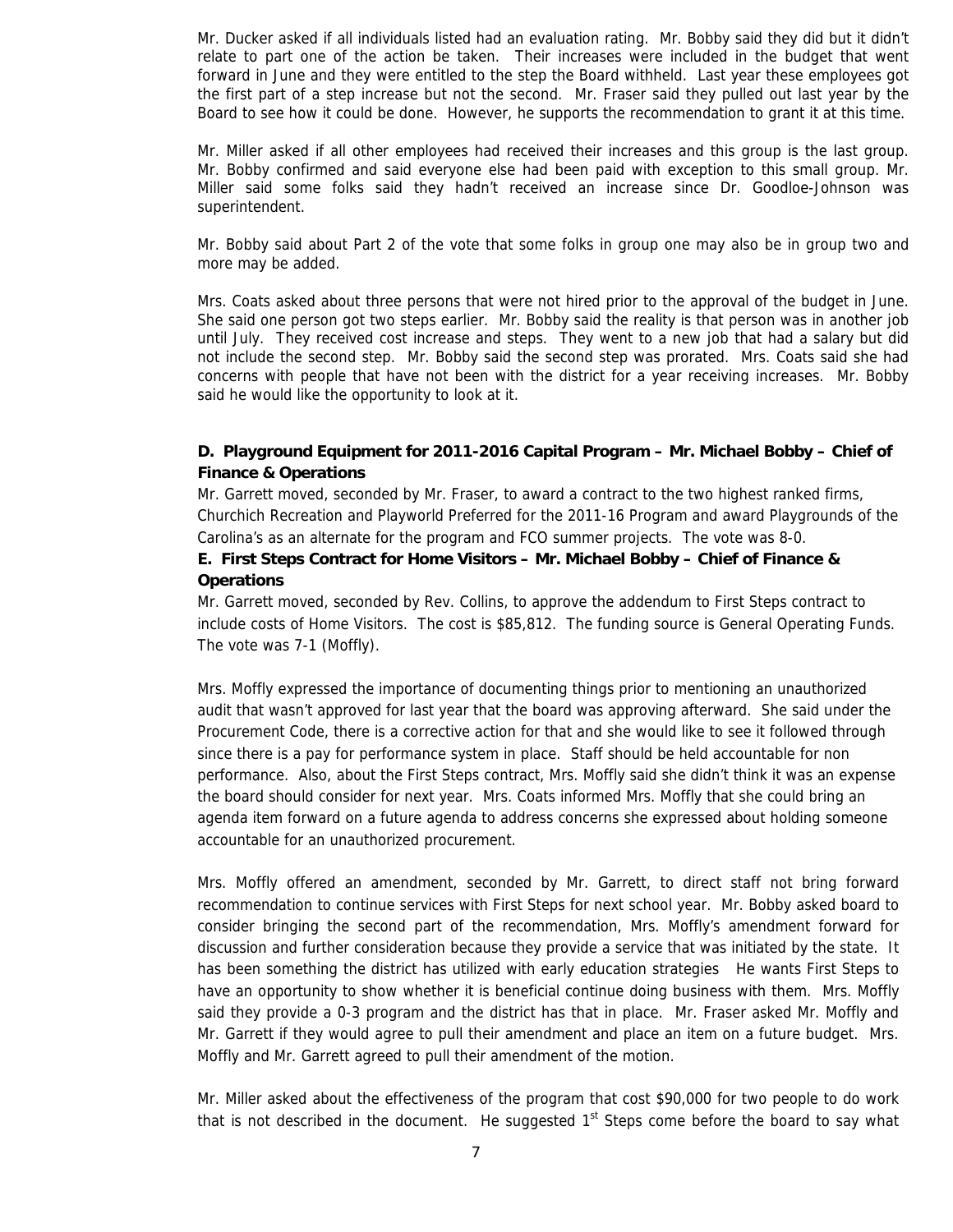they do. Mr. Bobby said these services were in place and services have been rendered since money was earmarked in the budget. He said the board could consider future contracts at another time.

Mr. Miller said he wants to know if First Steps is doing something that is impacting families they serve.

Mr. Garrett asked staff to confirm that services were already rendered. Mr. Bobby said funds were identified in the budget but an invoice was not provided upfront.

Mrs. Coats said the board would be asked to vote on the budget on June 10<sup>th</sup>. Therefore, it needs to come before the board and not have time to go before the Audit & Finance Committee.

#### **F. FY 2013 Mobile Office Renovations at Bridge View Operations Center – Mr. Michael Bobby – Chief of Finance & Operations**

Mr. Garrett moved, seconded by Mrs. Moffly, to authorize staff to convert three mobiles for office space. The cost is \$142,680.00. The funding source is FY2013 General Operating Funds. The vote was 6-1 (Garrett opposed). Ms. Moffly was out of the room and Rev. Collins stated for the record that he approved the item only because the space was needed.

Mr. Bobby said office space was damaged because of fire. Staff members have been crammed in office space. This will provide office space for the next 5-7 years until facilities are modernized. Ms. Dana Enck said it's a Risk Management issue because of the fire. Mr. Fraser expressed support for the request and said it would be cheaper than rental space. Dana said the cost was for drop in walls and Heating and Air was needed.

Rev. Collins said it was a lot of money to spend on rental of mobile units.

#### **G. Board Requests**

The Board reviewed the following list of requests and topics from various board members, and vote to prioritize topics discussed and determined which topics should come before the Board, should come to a workshop, or be provided as materials to study. Mrs. Coats said there is a Board workshop in June, this item could be discussed at that time. Mr. Fraser agreed.

Mrs. Moffly left the room at 8:00pm and returned at 8:10pm. Therefore, she did not vote on agenda item 10.2F.

#### **H. Committee Quorum - Collins, Ascue, Ducker, and Miller**

The board will discuss and vote on committees to hear appeals when a quorum isn't available in a timely fashion. Board will also approve method for selecting committee chairpersons.

- 1. Student Appeal Hearings
- 2. Teacher Appeal Hearings
- 3. Selection of Chairs for committee meetings

Rev. Collins said appeals were previously heard by committees of a committee of three. Also, he said the chair should be selected by the committee hearing the appeal. Mr. Ascue said the board looked at a timeline matrix at a recent meeting.

Mr. Fraser said if appeals are not heard by a quorum, it could be struck down. Mrs. Coats shared information about a recent teacher appeal. Mr. Emerson said student expulsion appeals are different from teacher dismissal appeals. He said a recommendation from OSP is made to Associate and it could be appealed to the Constituent Board and their decision is appealable to the County Board. He said if a family did not like the recommendation of a committee, they could appeal to the full board. Also he said the same applied to Teacher Appeals. Rev. Collins said he spoke with folks in other districts and